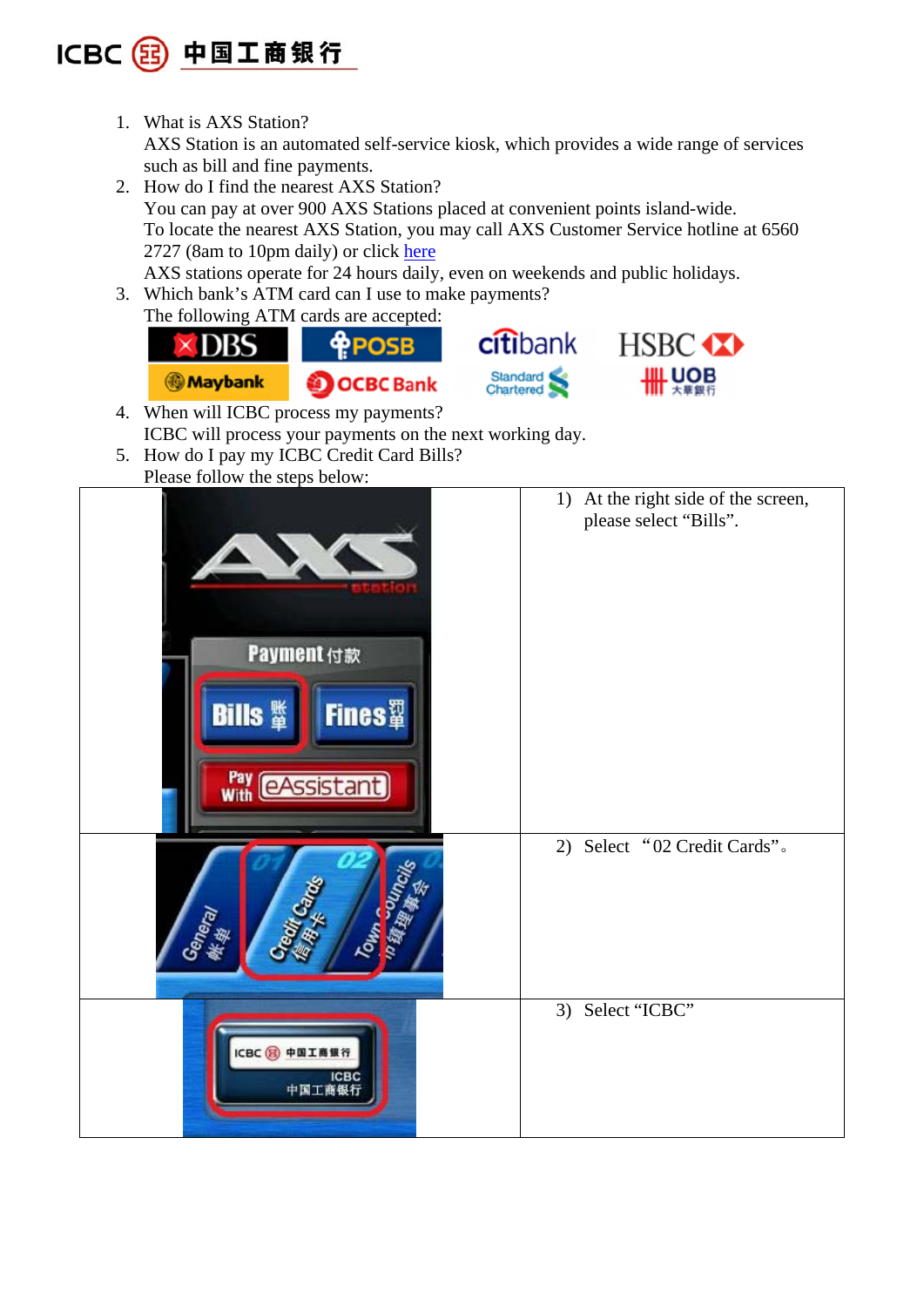

| Please select one of the following Input Options<br>请选择输入方式<br><b>Without Card</b><br><b>With Card</b><br>(Insert Card)<br>置入卡                                                                                                                  | 4) Customer can choose to input the<br>credit card number manually, or<br>insert the credit card that<br>customer wish to make payment<br>to.<br>If customer wishes to input the<br>credit card number manually (for<br>customers who do not have the<br>card on hand), select "Without<br>Card (Manual Entry)", and<br>proceed to step 5.<br>If customer wishes to allow the<br>machine to read the credit card<br>number, select "With Card<br>(Insert Card)", and proceed to<br>step 9. |
|-------------------------------------------------------------------------------------------------------------------------------------------------------------------------------------------------------------------------------------------------|--------------------------------------------------------------------------------------------------------------------------------------------------------------------------------------------------------------------------------------------------------------------------------------------------------------------------------------------------------------------------------------------------------------------------------------------------------------------------------------------|
| Please key in your 16 digit ICBC Card No<br>(E.g.: 1234 4500 0067 0078).<br>请输入您的 16 位数 ICBC 卡号码.<br>(例如: 1234 4500 0067 0078)<br>3<br>2<br>ICBC (B<br>5<br>6<br>4<br>8<br>$\overline{9}$<br>7<br>Clear<br>0<br>清除<br><b>Cancel</b><br>OK<br>取消 | 5) Customer has to enter the credit<br>number that he wishes to make<br>payment to, twice.                                                                                                                                                                                                                                                                                                                                                                                                 |
| <b>Credit Card Bill Payment Services</b><br>ICBC B 中国工商银行<br>信用卡付款服务<br>Please select one of the following Input Options<br>请选择输入方式<br>Payment to<br>Payment to<br><b>CNY Account</b><br><b>SGD Account</b><br>为人民币账户还款<br>为新币账户还款              | Customer will have to select the<br>6)<br>currency account that he wishes<br>to pay to.<br>Customer is reminded to make<br>payment to each account<br>separately as indicated on<br>Statement Balance/Payment Slip.<br>For example, ICBC UnionPay<br>Dual Currency Credit Card has 2<br>accounts, CNY and SGD. If you<br>have outstanding balances in<br>both accounts, you have to make<br>2 separate payments.                                                                           |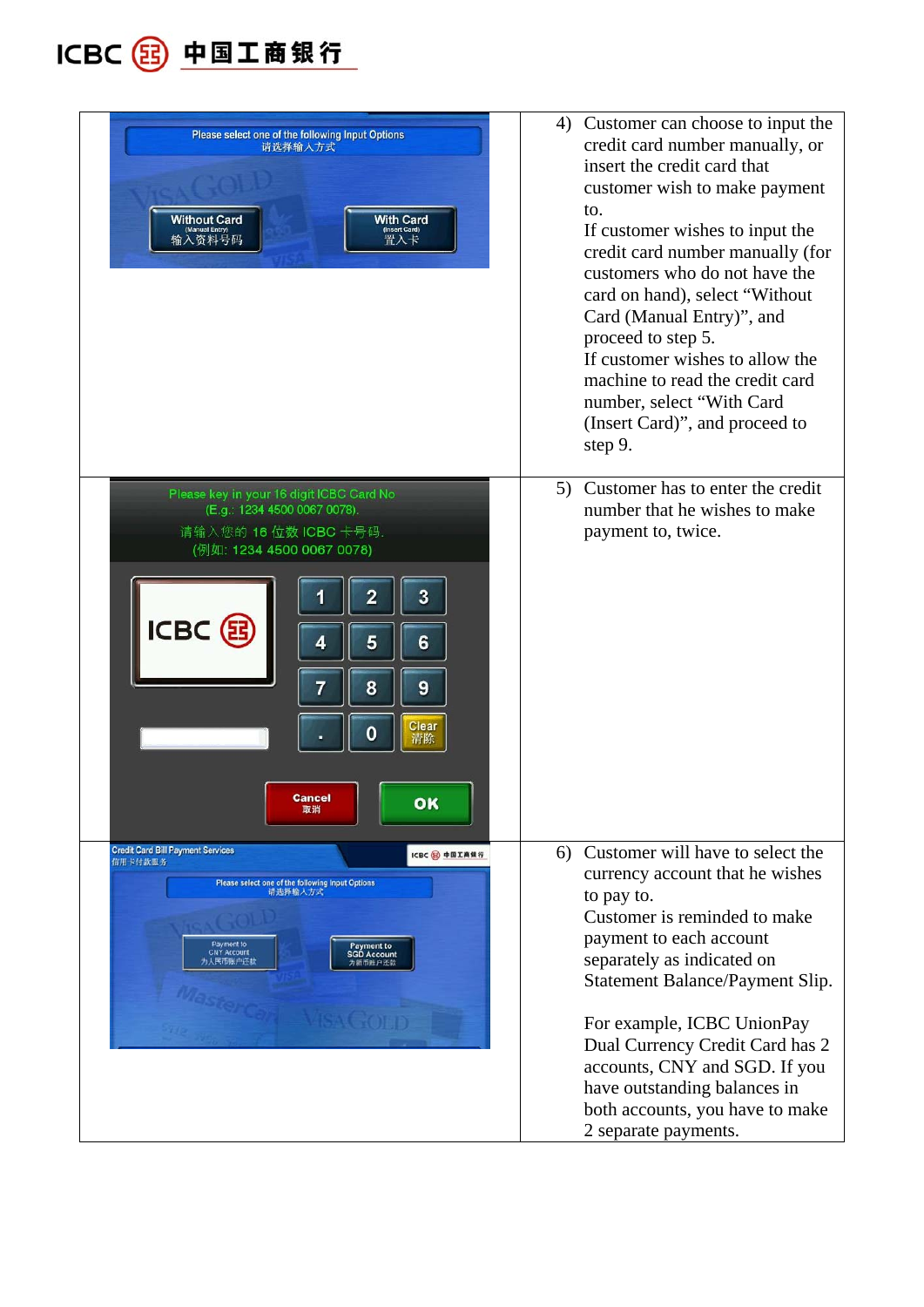ICBC 3 中国工商银行

| Please enter your Contact No.<br>Touch "OK" to continue.<br>请输入您的联络号码。<br>按"OK"以继续。<br>3<br>$\overline{2}$<br>1<br>ICBC B<br>5<br>$6\phantom{a}$<br>4<br>8<br>7<br>9<br>Clear<br>$\bf{0}$<br>91111111<br>٠<br>清除<br><b>Cancel</b><br>OK<br>取消                                                                                   | Customer has to enter his/her<br>7)<br>contact number.                                                                                                                                                                                |
|---------------------------------------------------------------------------------------------------------------------------------------------------------------------------------------------------------------------------------------------------------------------------------------------------------------------------------|---------------------------------------------------------------------------------------------------------------------------------------------------------------------------------------------------------------------------------------|
| Please enter your payment amount,<br>(Minimum \$5.00) Touch "OK" to continue.<br>请输入您的款项数额.<br>(最低数额 \$5.00) 按 "OK" 以继续.<br>3<br>2<br>ICBC B<br>5<br>$6\phantom{a}$<br>4<br>$\overline{7}$<br>8<br>$\overline{9}$<br>6259-1740-0005-1233<br>Acc No.<br>Clear<br>$\mathbf 0$<br>999<br>Amount<br>清除<br><b>Cancel</b><br>OK<br>取消 | 8) Customer will have to input the<br>payment amount.<br>Customer is reminded that the<br>minimum payment amount is<br>SGD\$5.00. Any excess amount<br>will be shown as a credit balance<br>in the respective credit card<br>account. |
| <b>Ministration</b><br><b>Distribution</b><br>finance<br>Strvicks.<br>Promotions<br>Payment scar<br>Plasse least your little craft cast<br>●●大夫姓の生徒同事<br><b>Reduction</b><br>eveneded<br>Anadol and<br>an a<br>Cancel<br>R.C<br><b>CARD AND STREET</b>                                                                          | 9) Customer will insert the card that<br>he wishes to make payment to.<br>Please note that the slot is located<br>at the lower right corner of the<br>screen.                                                                         |